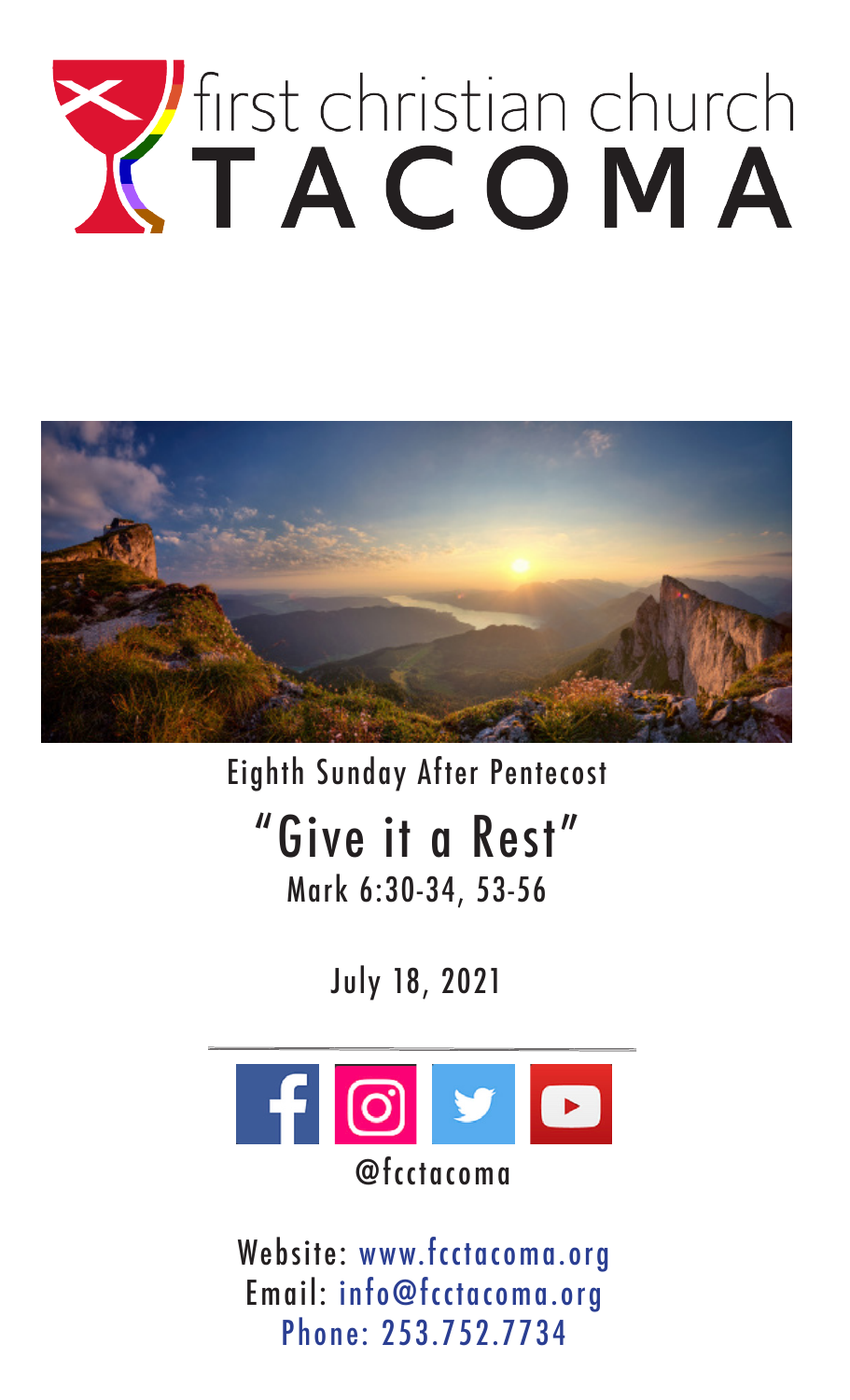# **Gathering Music**

**Welcome** Rev. Doug Collins

## **Prelude** FCC Trio

"Jesus is a Rock"

## **Call to Worship <b>Sandra** King

*Come apart from the chaos awhile And dwell in the presence of God who is our source of being. God calls us to renew ourselves and our life's purpose And we gather with others who are searching. Let us dwell in the presence of our living God. Come, let us worship!*

#### **Opening Hymn** No.21

"Let the Whole Creation Cry"

#### **A Time for Prayer** Pastor Doug

After a pastor prayer is offered, you are invited to light a candle at a nearby station as we lift our lives to God

*"Turn Your Eyes Upon Jesus" Music by FCC Trio*

**Community Prayer**  *Eternal Spirit, Earth-maker, Pain-bearer From the New Zealand Prayer Book* After Find this week's responsive prayer insert in your pew

# **Scripture Reading 6 Sandra King Mark 6:30-34, 53-56**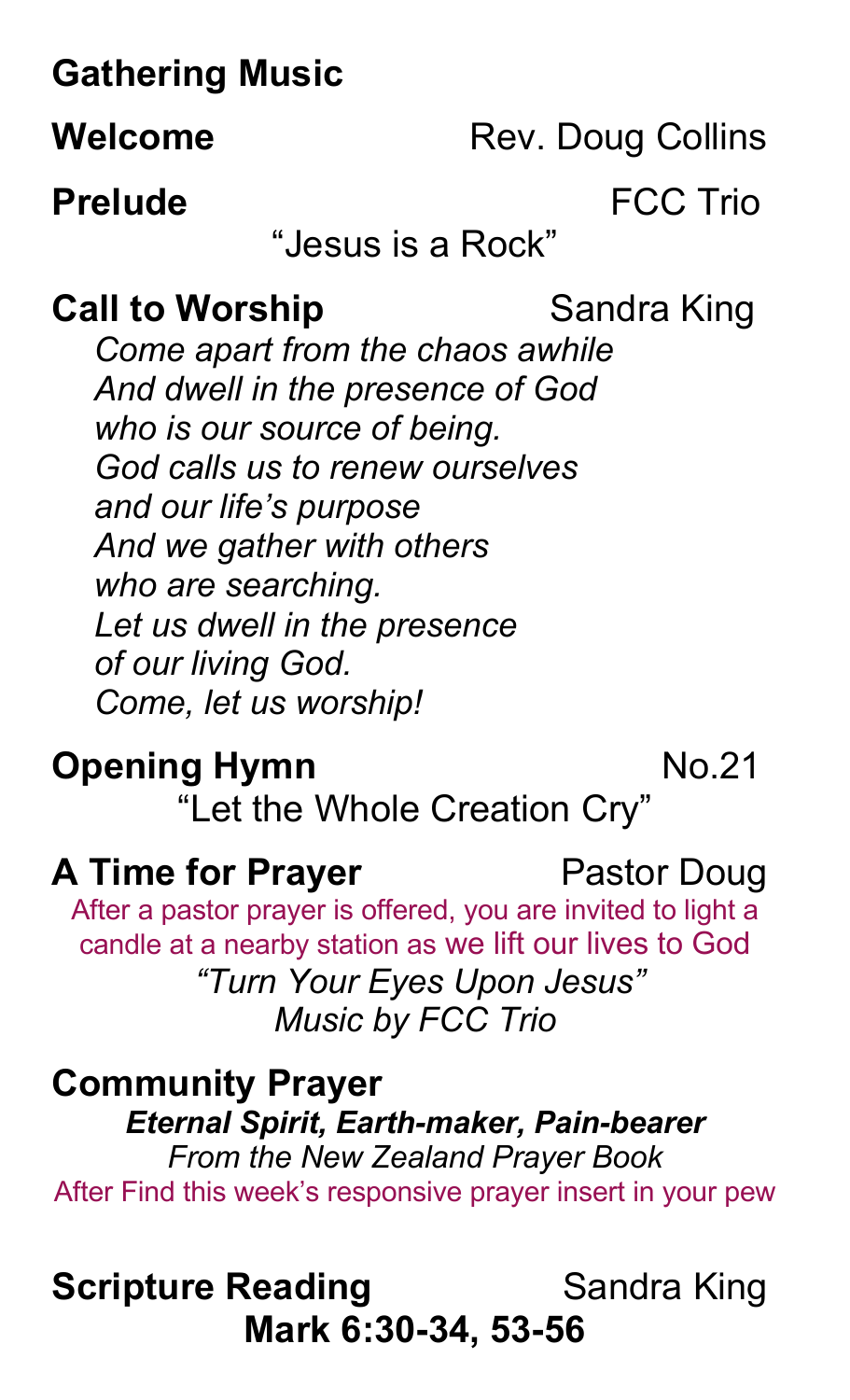**<sup>30</sup>** The apostles gathered around Jesus, and told him all that they had done and taught. **<sup>31</sup>** He said to them, "Come away to a deserted place all by yourselves and rest a while." For many were coming and going, and they had no leisure even to eat. **<sup>32</sup>** And they went away in the boat to a deserted place by themselves. **<sup>33</sup>** Now many saw them going and recognized them, and they hurried there on foot from all the towns and arrived ahead of them. **<sup>34</sup>** As he went ashore, he saw a great crowd; and he had compassion for them, because they were like sheep without a shepherd; and he began to teach them many things….

**<sup>53</sup>** When they had crossed over, they came to land at Gennesaret and moored the boat. **<sup>54</sup>** When they got out of the boat, people at once recognized him, **<sup>55</sup>** and rushed about that whole region and began to bring the sick on mats to wherever they heard he was. **<sup>56</sup>** And wherever he went, into villages or cities or farms, they laid the sick in the marketplaces, and begged him that they might touch even the fringe of his cloak; and all who touched it were healed.

**Sermon Pastor Doug** 

# *"Give it a Rest"*

**Listening for the Word in Music** "His Eye is On the Sparrow" *FCC Trio*